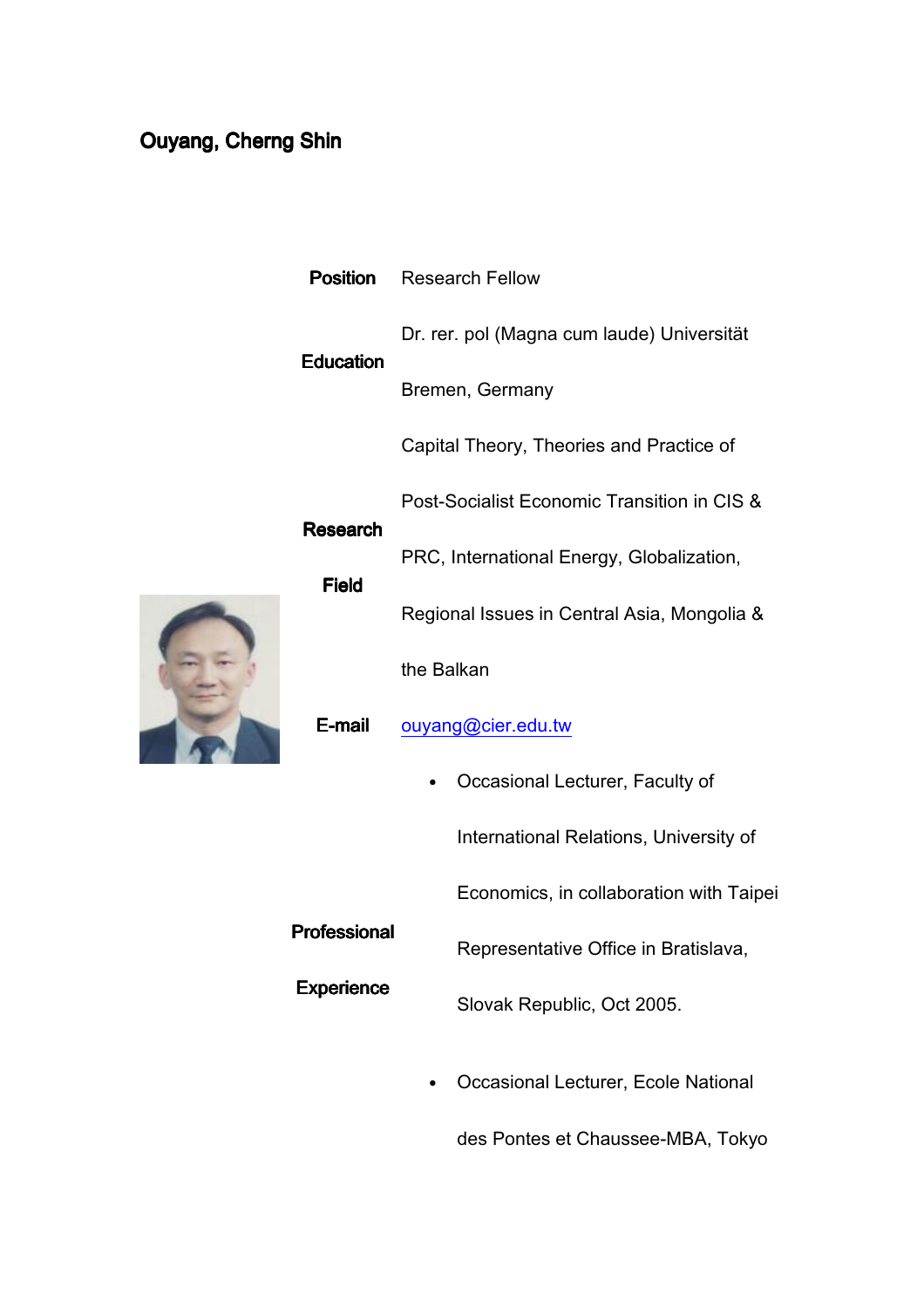Campus, July 1999.

- Visiting Researcher, Institute für Markt und Plan, Johann Wolfgang Goethe-Universität, Frankfurt/M, July-Dec. 1998.
- Occasional Lecturer, State University of Construction, Tashkent, Uzbekistan, Oct 1998.
- Occasional Lecturer, University of Turkmanistan, Dept. of Economics, National Ashgabat, Oct 1998.
- General Representative (Far-East), the

Bishkek Free Economic Zone, Kyrgyz

Republic, 1995~1997

• Market Development Consultant to

Nicaragua and Belize, Feb 1997.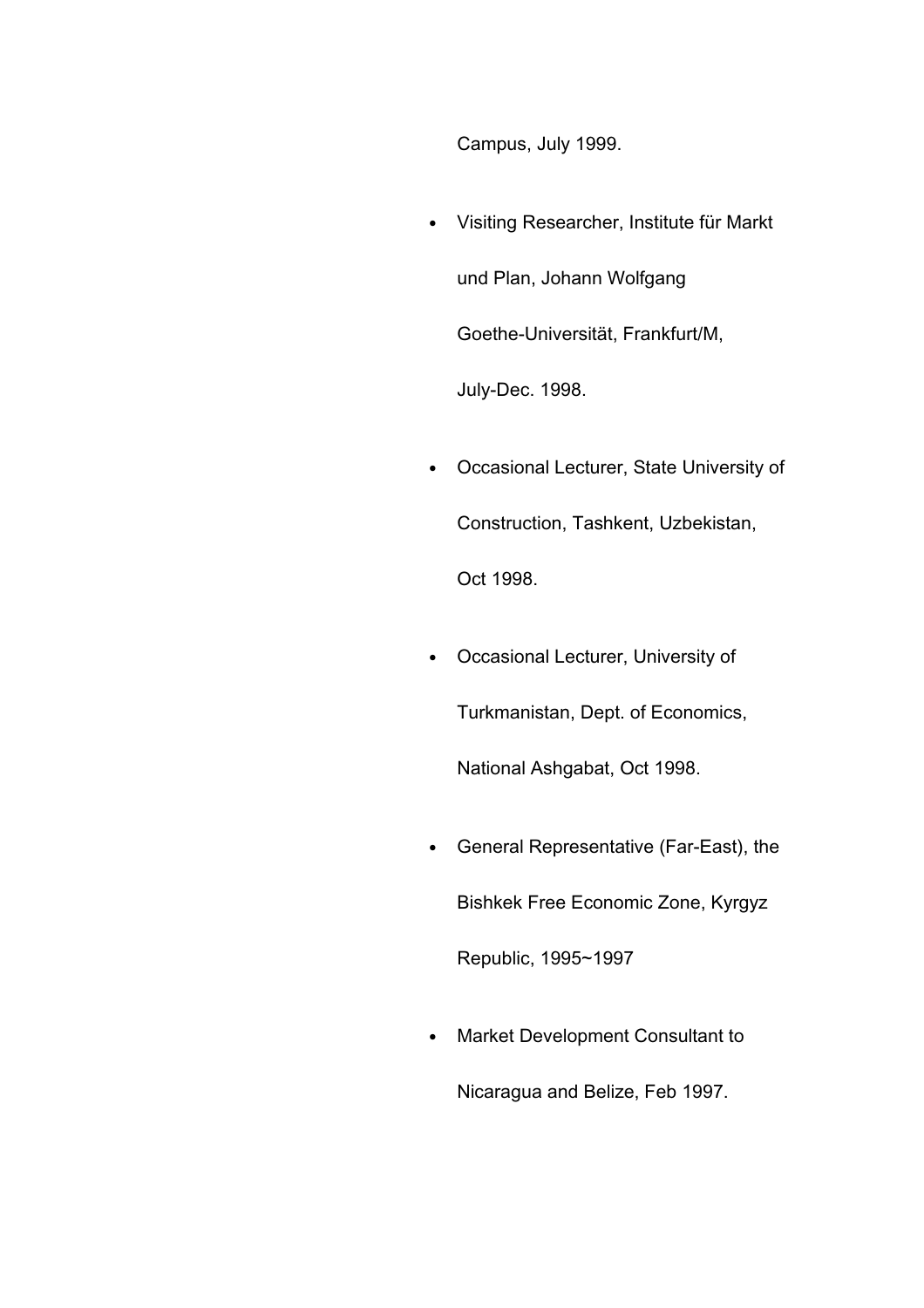- Sasakawa Peace Foundation, Issyk Kul Forum, East Asian Experts Group for Market Economy Development in Central Asia and the South Caucasus, 1995~2006.
- OECD Stagiere Consultant, Paris

(France), 1984~1986.

• Intern, Deutsche Eisenbahn Consulting,

Frankfurt/M.(Germany), summer 1973

and summer 1980.

- Assistant Researcher, Ministry of Finance, Taipei, 1973/74.
- Intern, Shipping Company, New York (USA), summer 1972.
- Atlantic Council, Young Professional (USA), 1990.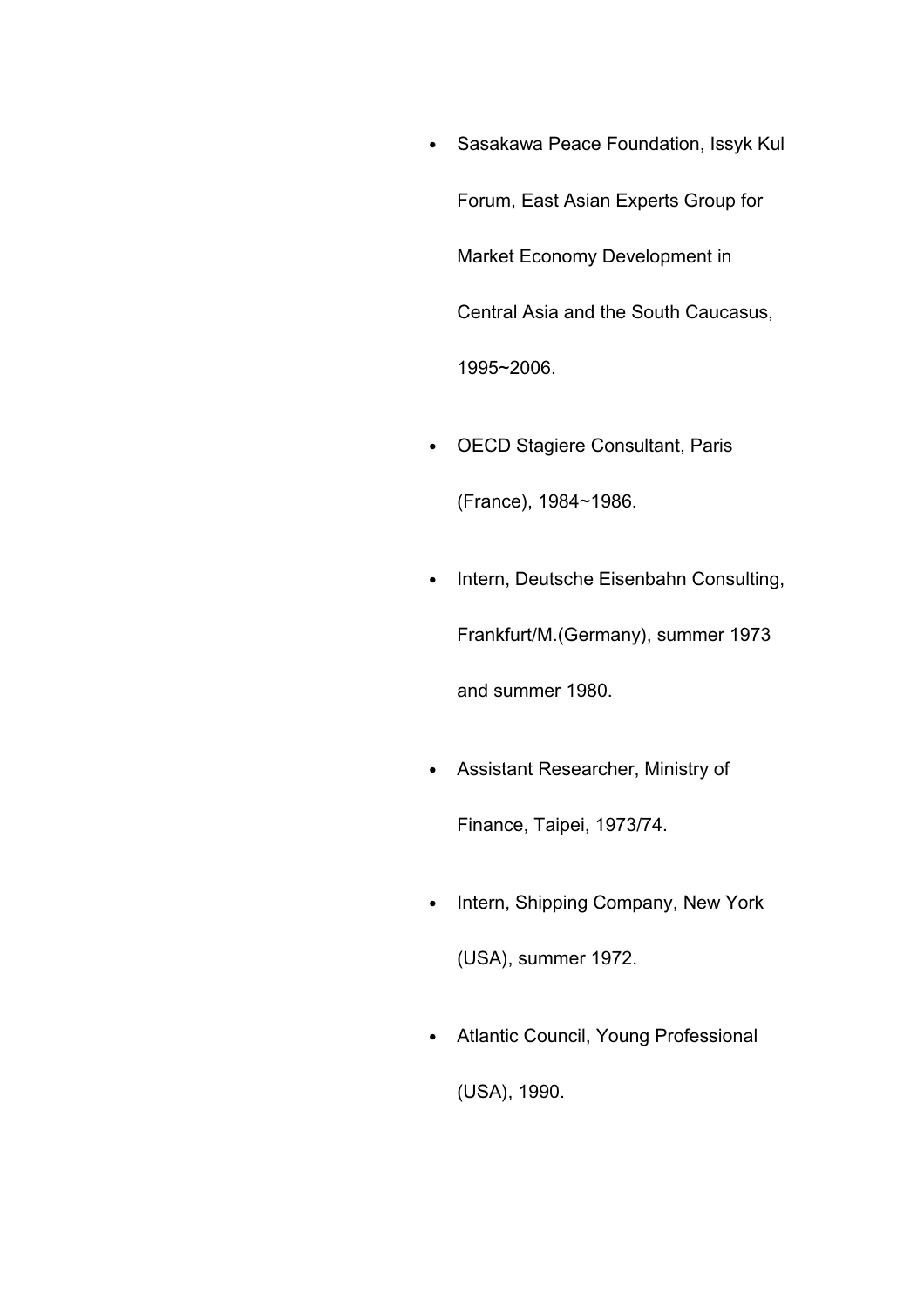|                           | "The Impact of the Rise of BRICs on the                                                                                                                                                                           |
|---------------------------|-------------------------------------------------------------------------------------------------------------------------------------------------------------------------------------------------------------------|
|                           | <b>World Economy and Taiwanese</b>                                                                                                                                                                                |
|                           | Reactions ", Seminar Paper, Faculty of                                                                                                                                                                            |
|                           | International Relations, University of                                                                                                                                                                            |
|                           | Economics in BRATISLAVA, in                                                                                                                                                                                       |
|                           | collaboration with KOPNRAD                                                                                                                                                                                        |
|                           | <b>ADENAUER STIFTUNG &amp; Taipei</b>                                                                                                                                                                             |
|                           | Representative Office, Bratislava,                                                                                                                                                                                |
| Selected                  | SLOVAKIA, Oct. 26, 2005.                                                                                                                                                                                          |
| Publications,<br>$2004 -$ | "Realign Cross-Strait Linkages in<br>Financial Services: Taiwan v.s. China",<br>in Conference Process of Globalization<br>in South-East Asia University Andtzei<br>Modrozewski, Krakow, Poland, Oct. 23,<br>2005. |
|                           |                                                                                                                                                                                                                   |

• "Taiwan and Asian: Financial Flows," in Symposium-Global Transformation Challenges: Perspectives from Poland